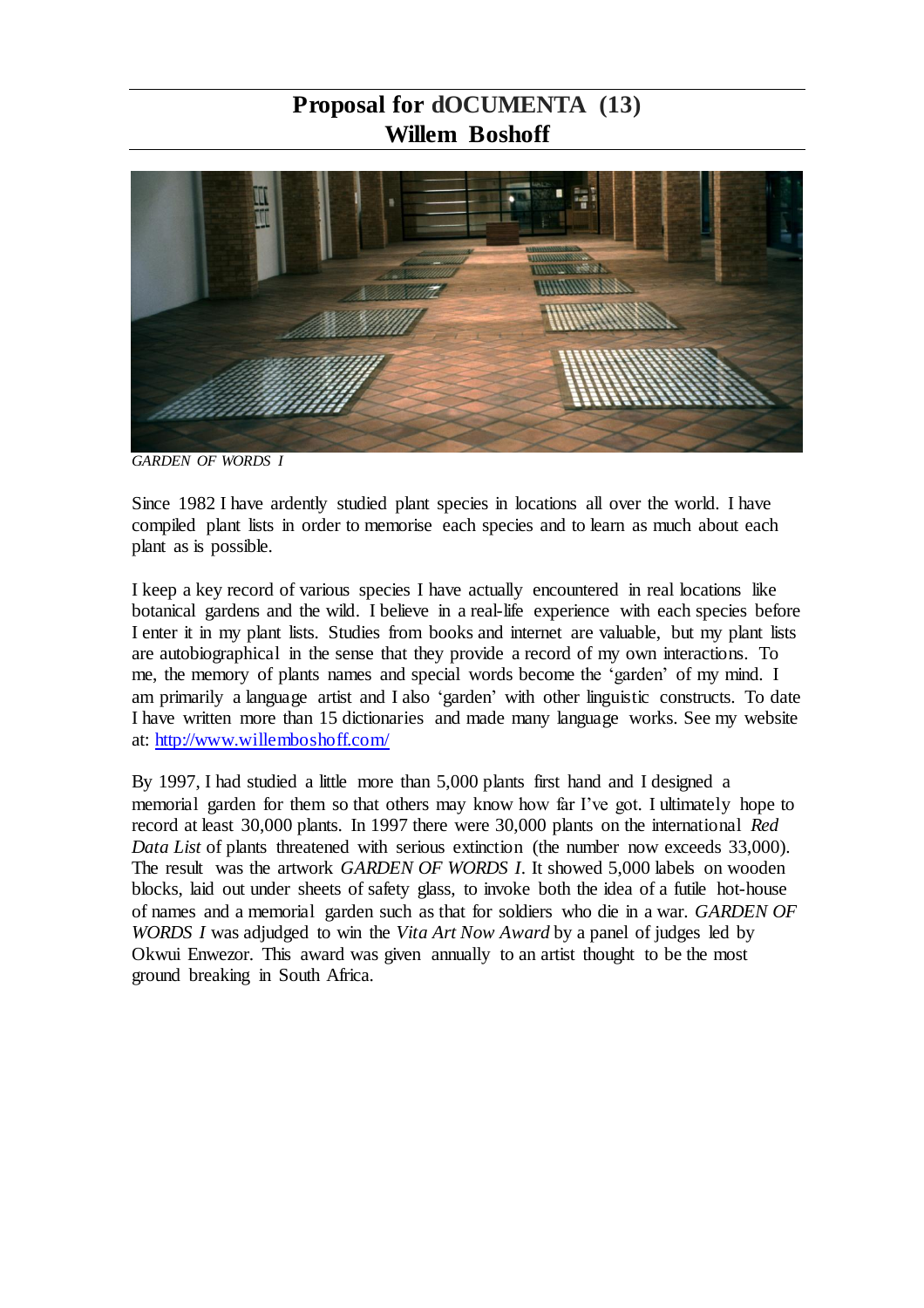*GARDEN OF WORDS I* was exhibited in 2000 at the Reina Sofia Gallery in Madrid, Spain as part of the exhibition *Visiones del Sur: No* es *sólo lo que ves: pervirtiendo minimalismo,* curated by Gerardo Mosquera.

I left my full-time employment as fine art lecturer in 1996 to make artworks and to devote myself more completely to my quest of becoming acquainted with plant species that reflect the importance and vulnerability of plants.



*GARDEN OF WORDS II*

By 1999 my key list had grown to about 10,000 plants. For *GARDEN OF WORDS II*, I designed ten 'flower beds' for the 10,000 plants and made a small transparent 'leaf' insert that labels each plant. These 'leaves' were planted upright in the 'flower beds' and moved together, like a field of grass, when the wind blew over the work. This work was exhibited in France and Denmark, after which it was bought by the Hans Bogatzke collection and exhibited at venues in Europe.

In 2006 my key list exceeded 15,000 plants and I was asked by the South African National Biodiversity Institute (SANBI) to make an installation, set to coincide with their Global Environmental Facility (GEF) conference. *GARDEN OF WORDS III* was then developed for the main lawn of the Kirstenbosch Botanical Garden. It has since been exhibited a view times in South Africa and also in Moulin, France.

The *GARDEN OF WORDS* installations are an ongoing pursuit and the installation *BIG DRUID IN HIS CUBICLE* utilises information gathered in regard to plant and word lists over the years and it also provides impetus for making new 'gardens'. The use of digital photography has also meant that a visual documentation is now kept in addition to the written record. *BIG DRUID* makes use of several computer screens that reflect, amongst others, the writing of dictionaries, the visual and written plant records and various *DRUID WALKS*.

I have now studied more than 20,000 plants and I am planning a new work to celebrate the occasion. My documented concern with extinction and the *Red Data List* has reached the  $\frac{2}{3}$  mark and I am looking for a fitting way to bring the occasion to everyone's attention. I was hoping to get a fundamental work finished by November 2011, in time for the United Nations Framework Convention For Climate Change (UNFCCC) to be held in Durban, South Africa.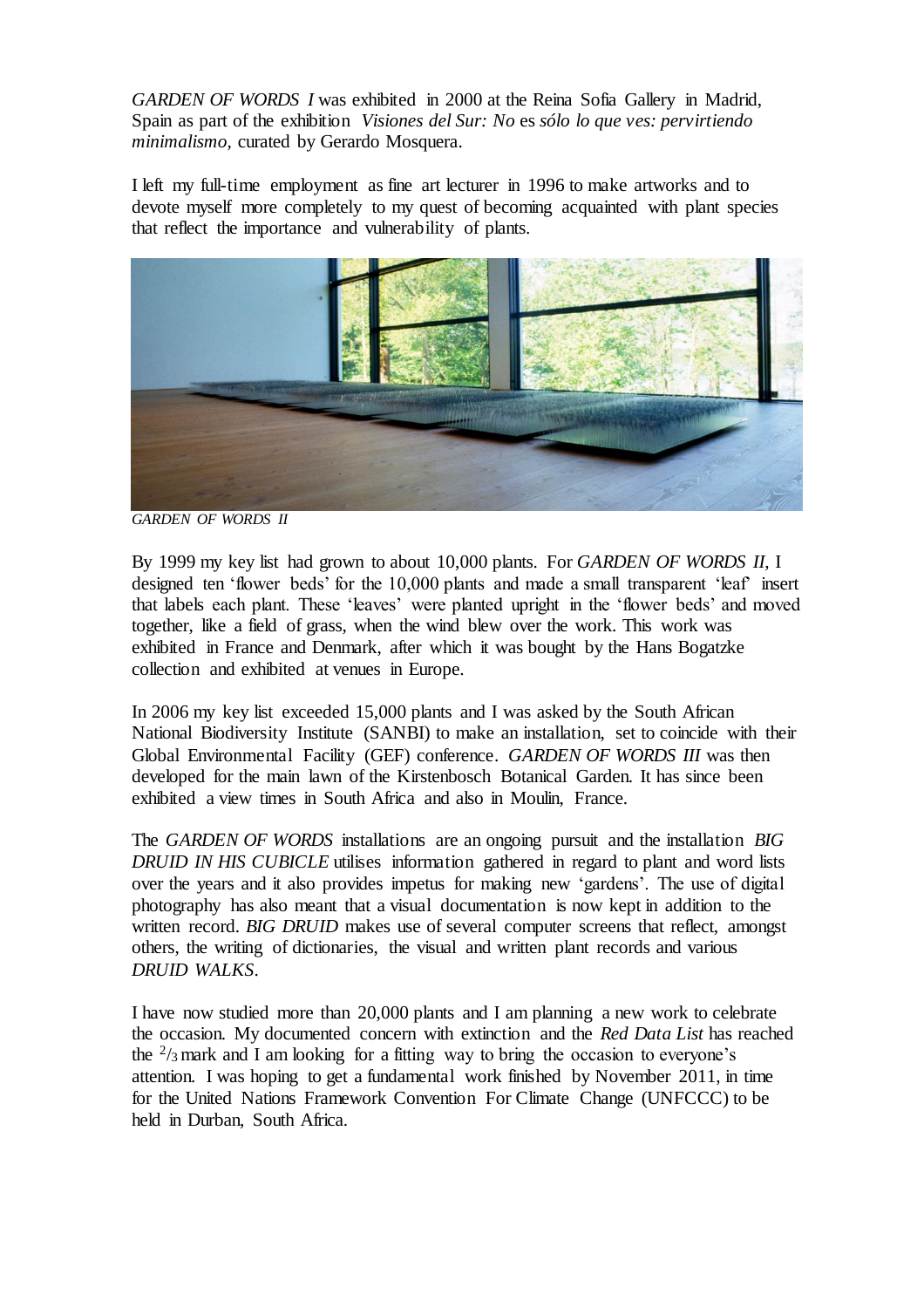

Part of the 15 Flower beds and 15,000 flowers that make up *GARDEN OF WORDS III*

I am pleased to learn about the interest in my work for dOCUMENTA (13). The following scenarios might be possible:

- 1. An exhibition of one or a combination of the existing *GARDENS OF WORDS*: please consult my website at: [http://www.willemboshoff.com/documents/artworks/garden\\_of\\_words.htm](http://www.willemboshoff.com/documents/artworks/garden_of_words.htm)
- 2. The commission of new artworks like *GARDEN OF WORDS IV* or *BOTTLED HOPE II* for *Documenta 13*. For *BOTTLED HOPE* please see: [http://www.willemboshoff.com/documents/artworks/bottled\\_hope.htm](http://www.willemboshoff.com/documents/artworks/bottled_hope.htm)
- 3. The exhibition of *BIG DRUID IN HIS CUBICLE*, a performance-based installation that includes all of my work, and for which I have to be in attendance. I have already submitted a written proposal in this regard.
- 4. A combination of the above suggestions or a new, negotiated resolution.